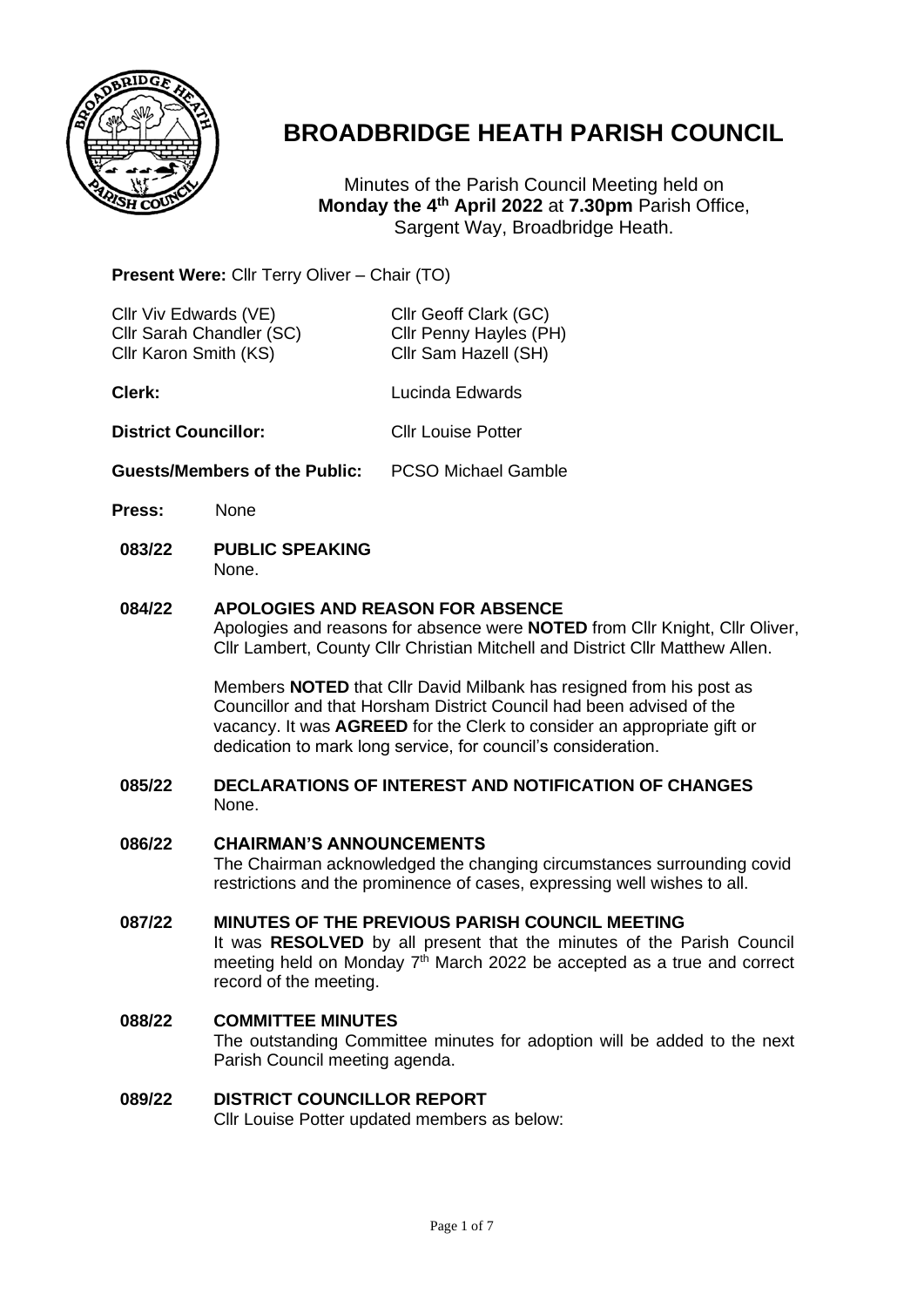TRO/ANPR - It was previously hoped this would be in progress by now, but the latest update advises that WSCC are waiting for their contractors availability. It is hopeful work will commence this month.

WSCC Highways are aware of the street furniture damage.

The cameras are expected to be live by the end of May.

The landscaping works on the Cook Way boundary are being chased with Countryside Properties.

There is a current lack of availability of the bollards to be installed at the Football club.

A breach notice has been threatened in relation to the noise at Lower Broadbridge Farm, causing disturbance to local residents. Rules are being ignored. Environmental Health and Planning are working together on this. The replacement machinery was meant to be in place by October 2021.

Regarding the school site, Cllr Potter will send an update for circulation. WSCC have confirmed all is in place, however there is currently no resolution to the outstanding issues with the developer – relating to drainage, a bridge across the culvert and soil quality. Glenn Chipp (HDC) issued a formal letter to CPPLC and the response suggested that the CPPLC believe they have met their commitments.

The deed of variation was signed last year.

Q. A member raised concerns about whether there was any mechanism by which the transfer could fail: (*Cllr Kaz Smith declared an interest as she previously worked for GLF Schools).*

Members **AGREED** that it would be helpful to have a clear understanding of the time implications and HDC's proposals in taking this forwards. It was proposed to schedule a meeting with Horsham District Council and County Councillor Christian Mitchell to discuss this issue.

There has as yet, been no application in relation to the proposed development at Lower Broadbridge Farm. Cllr Potter stated that she is mindful that once the water neutrality issue is resolved, there is likely to be an application.

The damage to the acoustic fence is the responsibility of CPPLC. They have confirmed the works have been scheduled for 19-24 May.

Glenn Chipp officially resigns tomorrow, Tuesday 5<sup>th</sup> April.

Cllr Matt Allen will circulate an update on the status of the highways adoption of the roads on the Wickhurst Green development.

#### **090/22 COUNTY COUNCILLOR REPORT**

Members **NOTED** the circulated written report.

#### **091/22 PCSO UPDATE**

PCSO Gamble introduced himself to the Council as one of two BBH dedicated officers.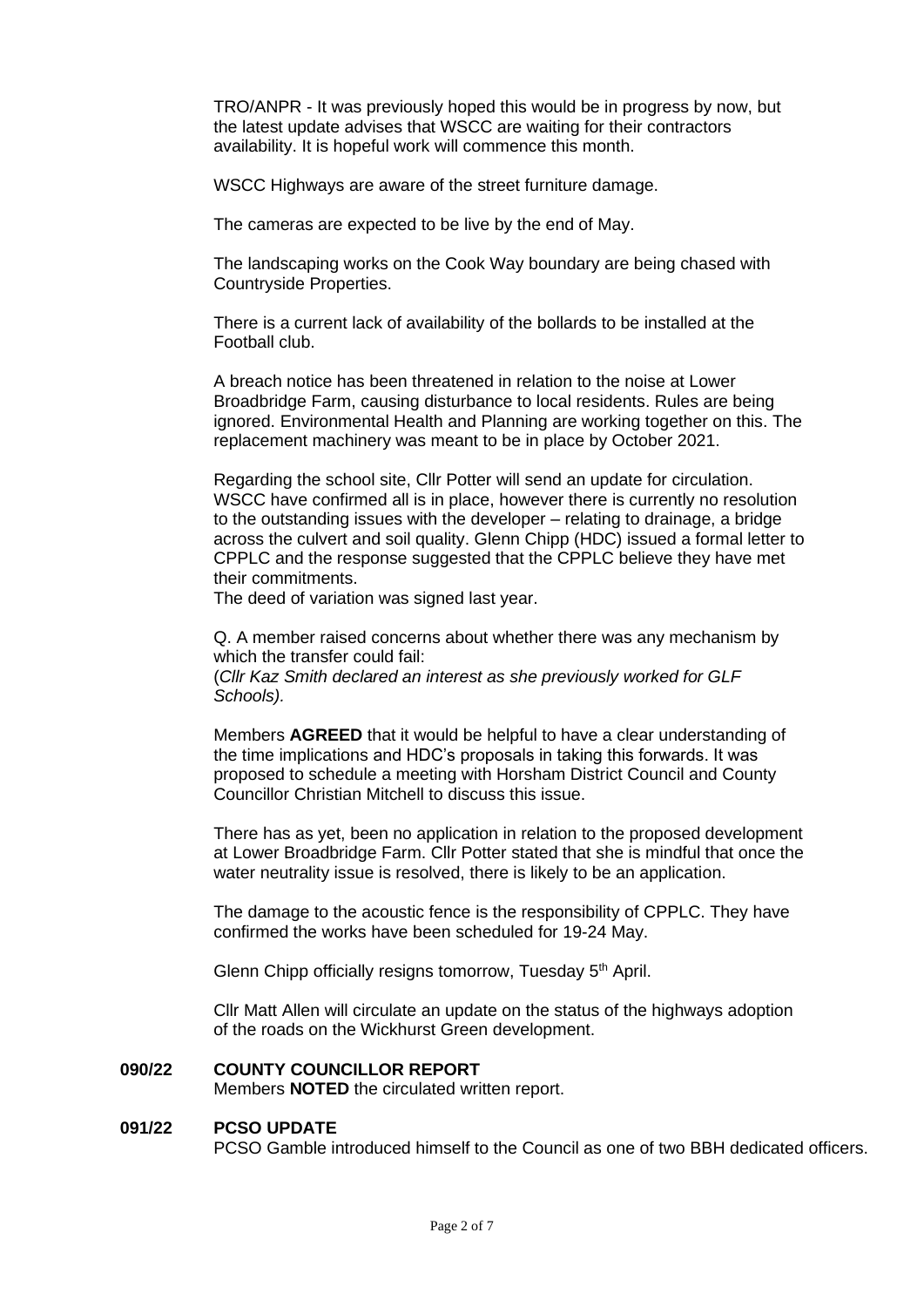PCSO Gamble has been a PCSO for 2.5 years, the last 9 months allocated to Broadbridge Heath.

Members were advised of the main difference between a PSCO and a PC:

- No ability to arrest
- No weapons
- No blue lights

The vandalism to the windows at the office were discussed, as well as the street racing in the vicinity of the Tesco car park. Tesco have ANPR installed and are working with the police, passing on details of vehicles. In addition, the bowls club have CCTV, which is also used.

Once Section 59 notices have been served, further issues result in vehicle seizures.

PSPO's are used to move people on, but sometimes it is hard to catch them.

Members were updated on the recent incident at the Social Club. 4 individuals were arrested on police bail conditions and the investigation continues.

It was noted that the Lawson Hunt roundabout is another hotspot for anti social driving, and this will be patrolled by the PCSO.

A query was raised about the ANPR camera being installed at the bus gate and how this will operate. The Clerk will investigate this with WSCC.

PCSO Gamble covers Southwater and Broadbridge Heath. PCSO Bell covers Slinfold, Rudgwick and Broadbridge Heath.

Cllr Oliver thanked PCSO Gamble for attending and suggested attendance at future meetings would be beneficial.

## *PCSO Gamble left the meeting at 20:10.*

#### **092/22 CLERK'S UPDATE**

The Clerk provided the below update:

- Members were informed of, and invited to attend, the Wild About Warnham event on Friday 8th April from 7:30pm-9pm.
- Councillors were advised of Cllr Milbank's resignation and updated on current councillor vacancies.
- Adoption of committee minutes were omitted from the agenda in error and will be added to the June agenda.
- Amendments to 2 meeting dates were proposed for discussion under item 23.
- Members were advised of a printing error in the latest BBH Magazine whereby the parish council logos were not printed.

Members noted the update.

#### **093/22 PLANNING APPLICATIONS RECEIVED IN FEBRUARY 2022**

Members **NOTED** the applications received per **APPENDIX1** of the circulated report and **AGREED** the below comments as submitted by the Planning Committee.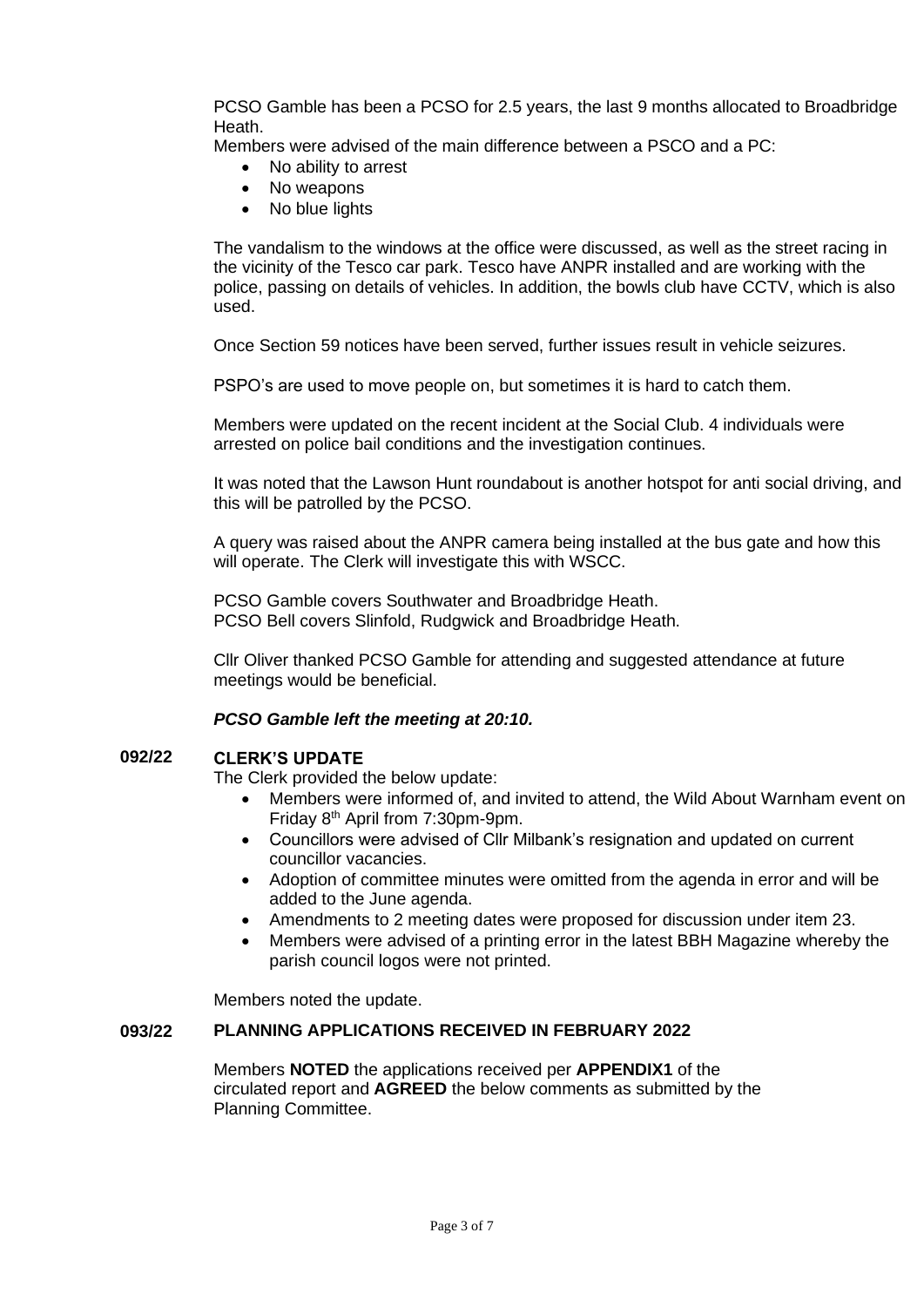| <b>Application</b> | <b>Address</b>                                    | <b>Details</b>                                                                          | <b>COMMENTS</b>                                                                                                                                                                                                                 |
|--------------------|---------------------------------------------------|-----------------------------------------------------------------------------------------|---------------------------------------------------------------------------------------------------------------------------------------------------------------------------------------------------------------------------------|
| DC/22/0520         | <b>Broadbridge</b><br>Barn, Old<br>Wickhurst Lane | Internal alterations to<br>study, utility and shower<br>room area                       | No objections to this<br>application provided all<br>works are carried out as<br>per a listed building<br>consent.                                                                                                              |
| DC/22/2858         | 31 Sargent Way                                    | Enlargement of the<br>width of a window to the<br>front                                 | Note that it is amending<br>a previously approved<br>application (DC/21/1394<br>- conversion of garage<br>into living<br>accommodation) to now<br>increase the width of the<br>new front window. No<br>objection.               |
| DC/22/2238         | Robins Nest 36<br>Churchill Way                   | Erection of a single<br>storey side infill<br>extension between the<br>house and garage | No objections to this<br>application. It was noted<br>that although this<br>changes the original<br>(design) layout of the<br>property and garage and<br>the street scene<br>(elevations), it is a<br>ground floor infill only. |

#### **094/22 PAYMENTS LIST RATIFICATION**

Members **AGREED** to ratify the Payments lists for March invoices 2022, per Appendix 2 in the circulated report. (Prop GC, Sec VE)

**095/22 FINANCE UPDATE** Members **NOTED** the finance update and associated reports.

#### **096/22 BANK RECONCILIATIONS**

The balance sheet and bank reconciliations were **NOTED** by members and signed by the Chairman.

**097/22 AUTHORISATION OF ADDITIONAL HOURS** Members **AGREED** the additional hours worked by staff during March per the Supporting Document reports.

(Prop PH, Sec KS)

#### **098/22 WORKS PLANNER**

Members **RESOLVED** to defer this item.

#### **099/22 PARISH OFFICE**

The Clerk updated members on the progress of the agreed setup works at the Parish Office funded through Section 106 monies. Members **NOTED** the update.

#### **100/22 PARISH OFFICE WINDOWS VANDALISM**

Members **NOTED** the expenditure on repairs to the vandalised windows and the insurance excess as detailed in Appendix 3 of the circulated report.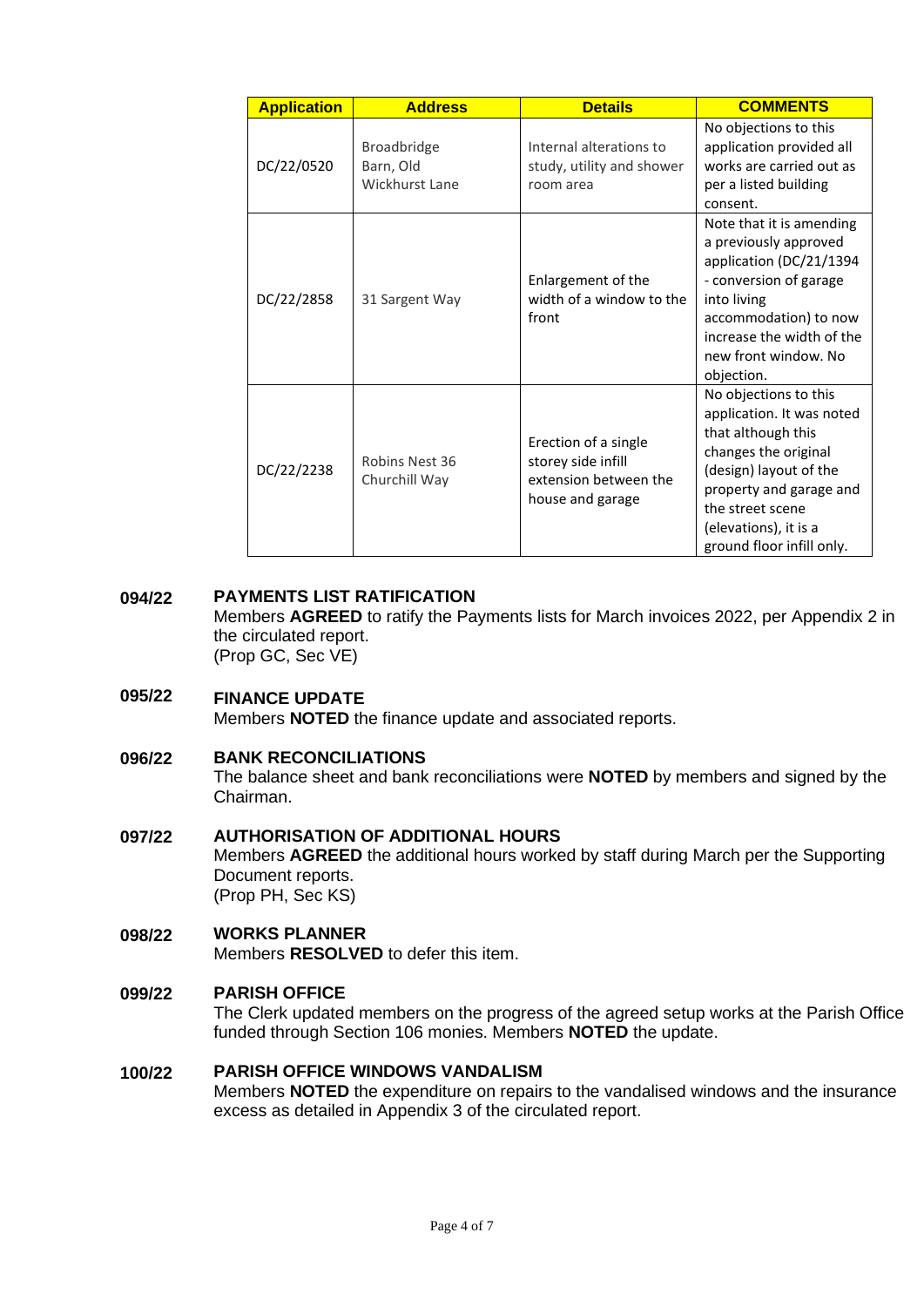It was **AGREED** for the Clerk to engage with the insurers to enquire as to what effect a claim may have on the insurance premium; any time limit on submitting claims and whether a claim can be bulked together for all incidents. (Prop PH; Sec GC)

#### **101/22 PARISH OFFICE OPENING HOURS**

It was **AGREED** for the Parish Office to have an initial schedule of 2 open sessions of 2 hours each per week. These sessions will be set times when the office is accessible by the public and are proposed to be Tuesday 10am-12 and a further 2 hour session to be determined by the Clerk. The schedule will be applicable from May 2022 and will be reviewed after 3 months.

It was **AGREED** that the external signage at the office should not commit to the set times but should point residents to the website for further details on open sessions.

**102/22** It was **AGREED** for Age UK to utilise the space at the Parish Office for monthly board game sessions, on an initial trial period of 3 months.

#### **103/22 WICKHURST GREEN PARCELS OF LAND**

Members were updated on the latest correspondence from legal in relation to the adoption of the allotments and 2 play areas on the WHG development. CPPLC have advised that Southern Water will adopt the attenuation tanks under the sites, Hampshire Legal should be advised of this.

- **104/22** It was **AGREED** for the Parish Council to engage with the Countryside Directors, by arranging a meeting to include HDC officers and the Chief Executive, County Councillor Mitchell and the MP to discuss the outstanding issues and move the acquisitions forwards.
- **105/22** Per the question raised by the solicitors, members **AGREED** that the transfer of funds from the developer should be directly to the Parish Council.
- **106/22** It was **AGREED** to request a report from the solicitors for each of the transfers detailing each stage of the transfer in an easy to read and interpret format.

#### **107/22 WESTON AVENUE ALLOTMENTS**

It was **AGREED** to request an update report from legals for members in an easy to read and interpret format.

#### **108/22 IT REQUIREMENTS**

Members **NOTED** the details in Appendix 6 of the circulated report. It was AGREED to schedule an IT workshop with Netcom for members to drop in and discuss individual requirements.

#### **109/22 VILLAGE CENTRE**

Members **NOTED** the update regarding the final invoices in relation to the Village Centre redevelopment project. A schedule of payments has been requested and it was highlighted that it would be helpful to members to see a copy of the finance reports.

Members were updated following the recent meeting with the Village Centre Trustees and updated regarding the Trustees intentions to close off the side access completely to pedestrians once the access onto the field has been completed.

**110/22** In relation to recent anti-social behaviour, it was **AGREED** to liaise with the Village Centre Trustees regarding replacing the previously installed flood lighting at the rear of the building.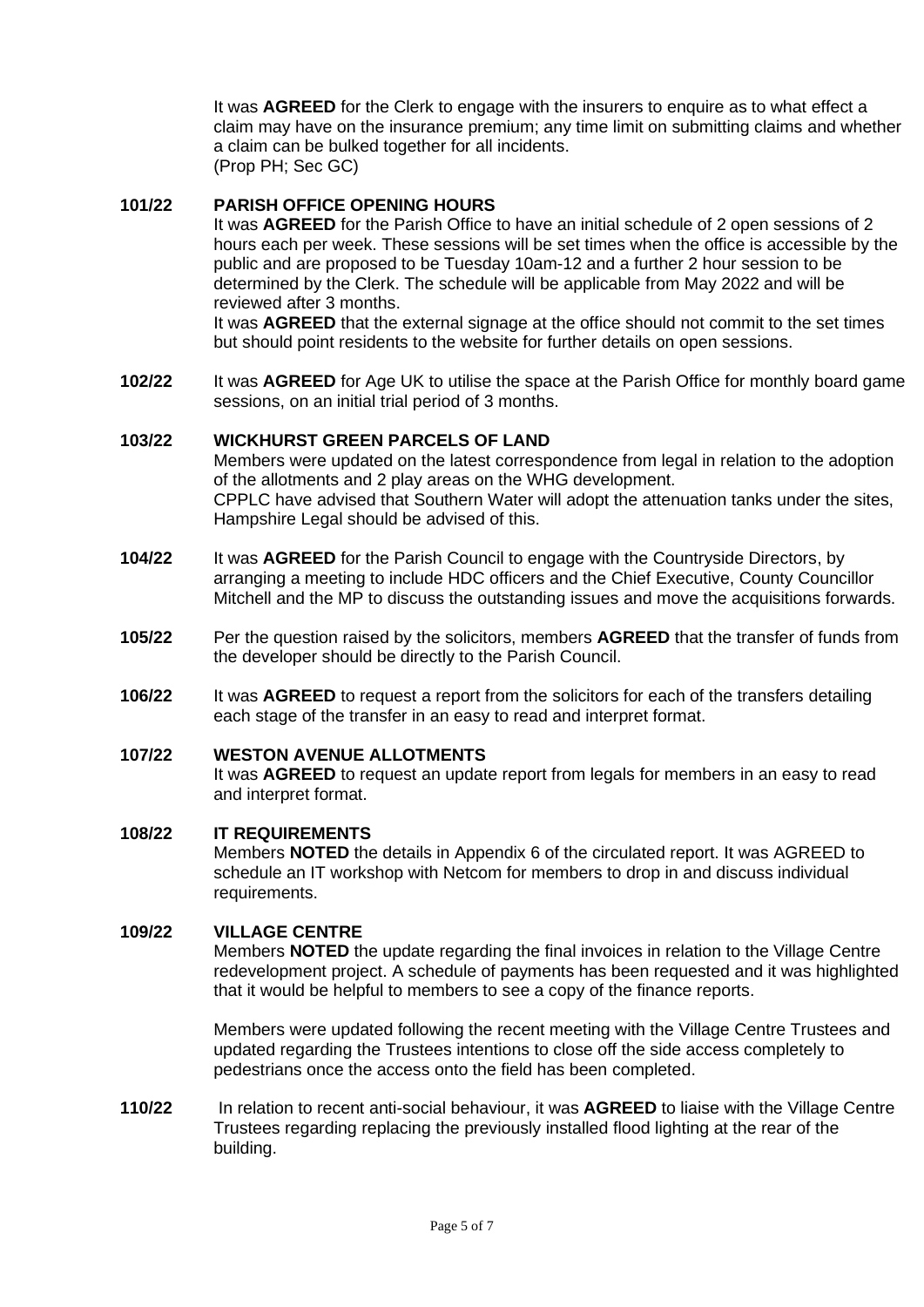#### **111/22 FOOTBALL CLUB LICENSE**

Members were updated on the expiry of the Football Club license and the advice obtained from legal relating to this. It was **AGREED** for the Clerk to obtain legal costings for assistance from Surrey Hills Solicitors and for the License to be circulated to all members.

#### **112/22 NALC CORRESPONDENCE**

Members **NOTED** the correspondence from NALC and will respond individually as appropriate.

#### **113/22 NALC/WSALC SUBS**

Members **AGREED** the 2022/23 NALC/WSALC Subscriptions. (Prop VE; Sec KS)

#### **114/22 CONSULTATIONS**

Members **NOTED** the correspondence from Inspired Villages. It was **NOTED** that the development is not within the Parish of Broadbridge Heath, but some members confirmed they intend attending the event.

#### **115/22 GRANT APPLICATIONS**

Members **AGREED** a donation of £100 to Victim Support and a donation of £300 to Kent, Surrey and Sussex Air Ambulance. (Prop PH; Sec SC)

### **RECREATION RECOMMENDATIONS:**

#### **116/22 THE DUCKY POND**

Members **AGREED** the recommendation from the Recreation Committee to pursue a Section 106 application from HDC and proceed with the project detailed in Appendix 7a of the circulated report.

#### **117/22 GALA ASSOCIATION SUMMER FETE**

Members **NOTED** that a minimum of 3 members would be required to assist with the Parish Council stand at the summer fete.

#### **118/22 CHARRINGTON WAY PLAY AREA**

Members considered the Ear Marked Reserves per the circulated report and **AGREED** an indicative budget of £45,000 for improvements to the Charrington Way play area. (Prop VE; Sec SC). It was **AGREED** that this project should be pursued in 2023.

Deterioration to the surfacing at the Charrington Way play area was noted and it was **AGREED** to proceed with looking into required remedial works using delegated authority.

#### **119/22 RECRUITMENT AND STAFFING**

Members were advised that ongoing items are under discussion and that a meeting will be scheduled for the Clerk to meet with the Chair of the Personnel Committee and the Chair of the Finance Committee.

#### **120/22 PARISH COUNCILLOR VACANCIES**

Members **NOTED** the 3 current vacancies and it was **AGREED** for any new applicants to be invited to attend a Parish Council meeting before applying, as part of the application process.

#### **121/22 SOCIAL MEDIA**